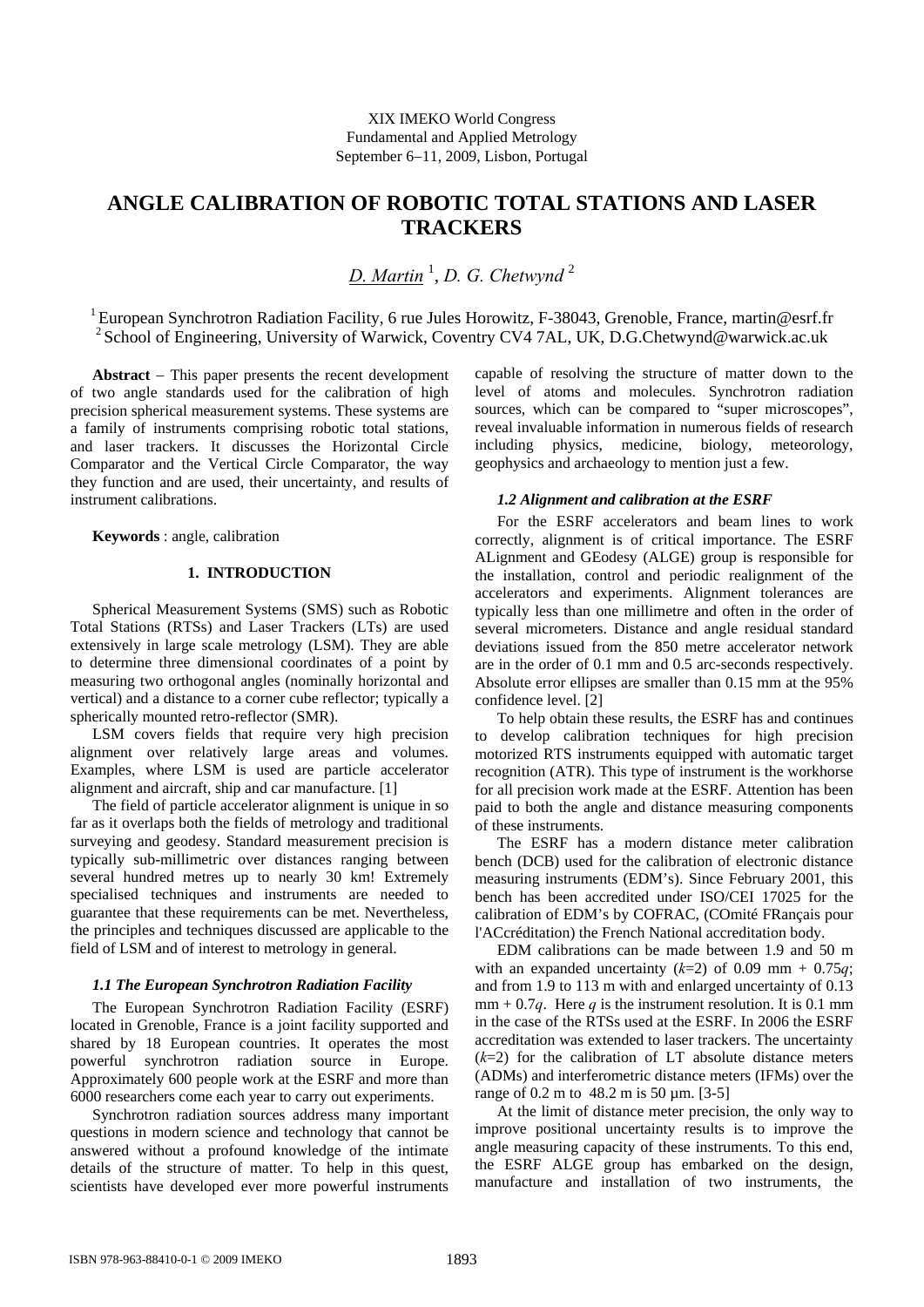Horizontal Circle Comparator (HCC) and Vertical Circle Comparator (VCC). They are used for the calibration of the horizontal and vertical circles of RTSs and LTs.

# **2. THE HCC AND VCC**

The focus of this paper is the calibration of the horizontal and vertical angles of SMS instruments. Distance meter calibration is discussed in detail in [3].

Most systematic angle collimation errors can be reduced to second order or negligible levels by employing what is generally referred to as two face measurements. Two face (face left and face right) measurements are a pair of observations to the same fixed point made in the two possible instrument's positions. First a face left observation is made and then the instrument is rotated by 180º about the trunnion-*X* and vertical-*Z* axes and a face right observation is made. Errors associated with the ATR system or laser tracking instrumentation are determined by observing the laser spot in different positions of the instruments' CCD or PSD image sensor.

SMS errors are automatically corrected by onboard software using parameters derived from a series of manufacturers' recommended test measurements. Other errors linked to the servo motion of the instrument about its axes (e.g. wobble error) are corrected in real time with onboard inclinometers and compensators.

<span id="page-1-0"></span>All errors with parameters that can be derived from self testing and onboard software are corrected to the level of instrument precision. Some residual errors do remain however. These errors have three sources. The first are simply random errors; the second are due to drifts in the parameter values during normal instrument operation and between self testing operations; and the third are uncorrected systematic errors. It is the characterisation of these latter type errors that is of interest here.

### *2.1 The HCC*

Horizontal angles are calibrated against the HCC. The HCC is composed of a reference plateau, a rotation table, and an angle acquisition system. The angle acquisition system is referred to as the linked encoders system or LEC (refer to [Fig. 1](#page-1-0)). The reference plateau is fixed on the rotation table and rotates with it. The LEC is incorporated into the rotation stage.

<span id="page-1-1"></span>The principal HCC movement is rotation about the main *Z* axis. However movements with the other five degrees of freedom are unavoidable. Twenty mm wide edges around the circumference of the plateau are high machined surfaces, shown at g) in [Fig. 1](#page-1-0), that act as targets for capacitive probes used to determine the plateau *x*, *y* and *z* translation movements and rotations about the *x* and *y* axes. The correction of these unwanted movements is important in the resolution of errors in the HCC.

The RTS and LT horizontal circle calibration procedure consists of installing the instrument on the reference plateau; placing its SMR on a fixed socket located at nominal distance from the instrument and observing horizontal angles. After each angle observation, the HCC is turned through an angle  $\theta_{HCC}$ ; the instrument being calibrated is

rotated back through the same nominal angle,  $-\theta_{RTS}$  and the observation procedure repeated. The calibration consists of comparing the differences between the HCC angle readings and RTS or LT horizontal circle observations. The procedure is illustrated in [Fig. 2.](#page-1-1) One of the main advantages of this method is that any angle displacement over 360 degrees can be investigated.

Distances between the instrument and SMR are typically in the order of 6 to 7 m. Refraction effects on observed horizontal angles over this distance and under the prevailing laboratory conditions are minimal.







Fig. 2. Observation procedure using the HCC.

# *2.2 The LEC*

The HCC angle reference system is the LEC [\(Fig. 1](#page-1-0)). The LEC consists of two Heidenhain RON 905 angle encoders mounted in juxtaposition. The body of one RON 905 is fixed to the main support assembly and does not move. The body of the second RON 905 is fixed to the main plateau and rotates with it. The two RON 905 encoders (rotors) are rigidly connected together in a precision alignment shaft assembly. The shaft and encoders are rotated continuously by a variable speed high-performance precision rotation stage (shown c) in [Fig. 1\)](#page-1-0). The two RON 905 encoder positions are read out simultaneously and continuously. The LEC is used to reduce the influence of residual RON 905 encoder errors. [6-9]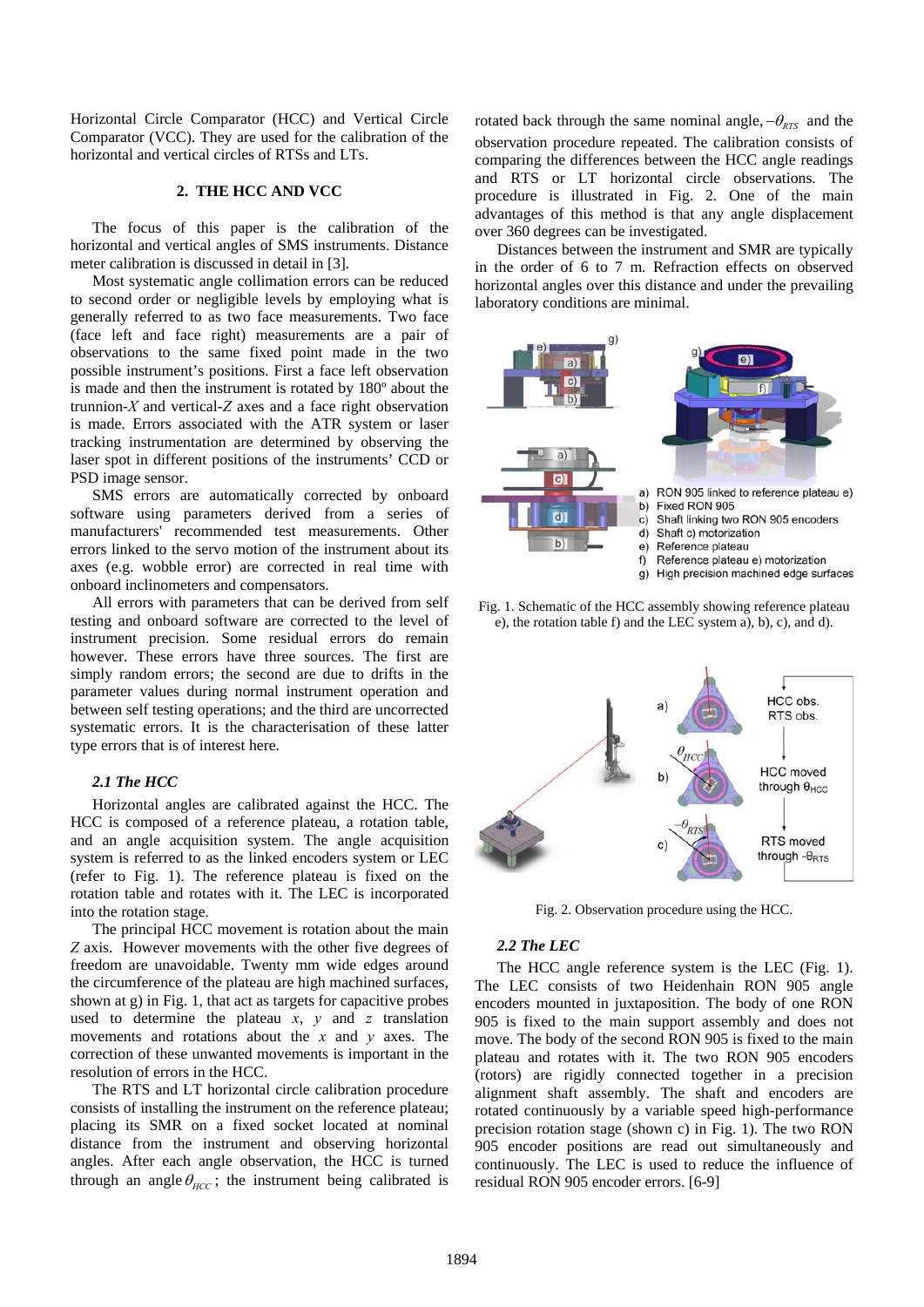Comparative small angle tests made between the LEC and high precision capacitive probes measuring rotational movements of a 1 m long bar show that the LEC uncertainty remains below 0.05 arc seconds over periods of up to 12 hours. The LEC uncertainty for more typical SMS instrument calibration periods of two hours is 0.04 arc seconds. Two hours is the time required to make an SMS instrument calibration with an angle step resolution of 1º on the HCC using the technique outline in [Fig. 2](#page-1-1).

# *2.3 The VCC*

The VCC is composed of a motorized 2.5 m long linear motion guide with carriage fixed to a 3 m aluminium structural rail; an inclinometer mounted on the carriage; and an interferometer system. The interferometer system is positioned at one end of the rail while the motorisation driving the carriage is at the opposite end. Its reflector is placed on the carriage.

The full system is placed on a heavy duty adjustable height stand. The VCC system is interfaced to the stand with a system which permits it to be rotated in any orientation. When the VCC, a multipurpose tool, is oriented vertically it can be used to calibrate the vertical circles of RTSs and LTs.

LTs and RTSs have their zero zenithal angle reading in the vertical direction; the direction of the normal to the gravity field. The direction towards the centre of the earth is at 180°. This orientation is generally only approximate for the LTs.

Whereas it is important to examine the horizontal circle over the full 360°, this constraint is generally relaxed with vertical circles. First, no instrument available on the market is capable of observing a target directly over the full 360° vertical circle. For example its base prevents it from reading angles between approximately 150° and 210°. Often taking vertical readings near the zenith (i.e. 0º) is difficult as well. For the most part, the typical working range of the vertical circle of LTs and RTSs is within  $\pm 45^{\circ}$  of the horizontal (i.e. vertical circle readings of  $90^{\circ}$ ±45° and  $270^{\circ}$ ±45°).

<span id="page-2-0"></span>The VCC calibration procedure compares the SMS vertical circle readings with the vertical displacements of its SMR. These vertical displacements are measured by the interferometer system installed on the VCC. The determination of the vertical reference angle requires the simultaneous measurement of the distance between the instrument being calibrated and the VCC. Provided that the instrument (RTS or LT) distance meter is calibrated on the ESRF DCB, these distances are traceable with an assigned uncertainty and coverage factor.

#### **3. UNCERTAINTY CALCULATION**

The uncertainty of the HCC and VCC is presented in this section. The HCC uses the comparison of one rotation (i.e. the instrument being calibrated) against another rotation (i.e. the reference system). The VCC uses a sine method of comparison. Only the main uncertainty contributions are presented. Each main contribution can have several subcontributions.

#### *3.1 The HCC uncertainty*

There are four main contributions to the HCC uncertainty. The LEC uncertainty is determined by direct comparison with capacitive probe measurements to a 1 m long bar. The probes are themselves calibrated against an interferometer. The LEC has temporal uncertainty dependence. The experimentally determined uncertainty  $U(LEC)$  in [Table 1](#page-2-0) corresponds to a calibration period of 4 hours.

The expression of the effect of refraction on survey distance and angle measurements is expressed as  $C_d$  and  $C_{\alpha}$  respectively and given in (1). [10-11] The evaluation of the refractivity *N* and the refractivity gradient  $\frac{\delta N}{\delta z}$ δ  $\frac{\partial^2 V}{\partial z}$  over the path *r* of the observation is discussed in [12]. *R* is the path length. *R*

$$
C_d = \int_{r=0}^{c} N dr
$$
  
\n
$$
C_{\alpha} = \frac{1}{R} \int_{r=0}^{R} r \frac{\delta N}{\delta z} dr
$$
\n(1)

The temperature of the angle calibration laboratory is nominally held at 20 Celsius. Temporal and spatial temperature variations are in the order of  $\pm 0.1$  Celsius and ±0.9 Celsius respectively.

To evaluate the effects of refraction, thermocouples were placed at regular intervals in a three dimensional array; 4 m (length) by 4 m (width) by 3 m (height), within the laboratory volume. Pressure and humidity gradients in this volume were assumed to be insignificant. Refraction corrections were calculated from (1) and the uncertainty  $U(E_{refraction})$  derived.

Table 1. HCC Type B uncertainties.

| Quantity                                                             |              |
|----------------------------------------------------------------------|--------------|
|                                                                      | (arc second) |
| LEC $U( LEC)$                                                        | 0.044        |
| Refraction $U(E_{refraction})$                                       | 0.011        |
| HCC collimation correction $U(CE_{HCC})$                             | 0.012        |
| HCC induced horizontal angle collimation<br>correction $U(CE_{SMS})$ | 0.046        |
|                                                                      | H            |

For rotational movement about the principal *Z* axis of the HCC, there are coupled unwanted translations along the *x*, *y* and *z* axes and rotations about the *x* and *y* axes. These unwanted motions affect the reference position of the instrument axes and so introduce so-called HCC induced collimation errors  $CE_{HCC}$  into the instrument observed horizontal angles. These *CE<sub>HCC</sub>* errors must be corrected. The HCC error motions are determined using capacitive probe measurements to machined surfaces on the edge of the HCC plateau (g in [Fig. 1](#page-1-0)). The uncertainty in the determination of these movements and their influence on the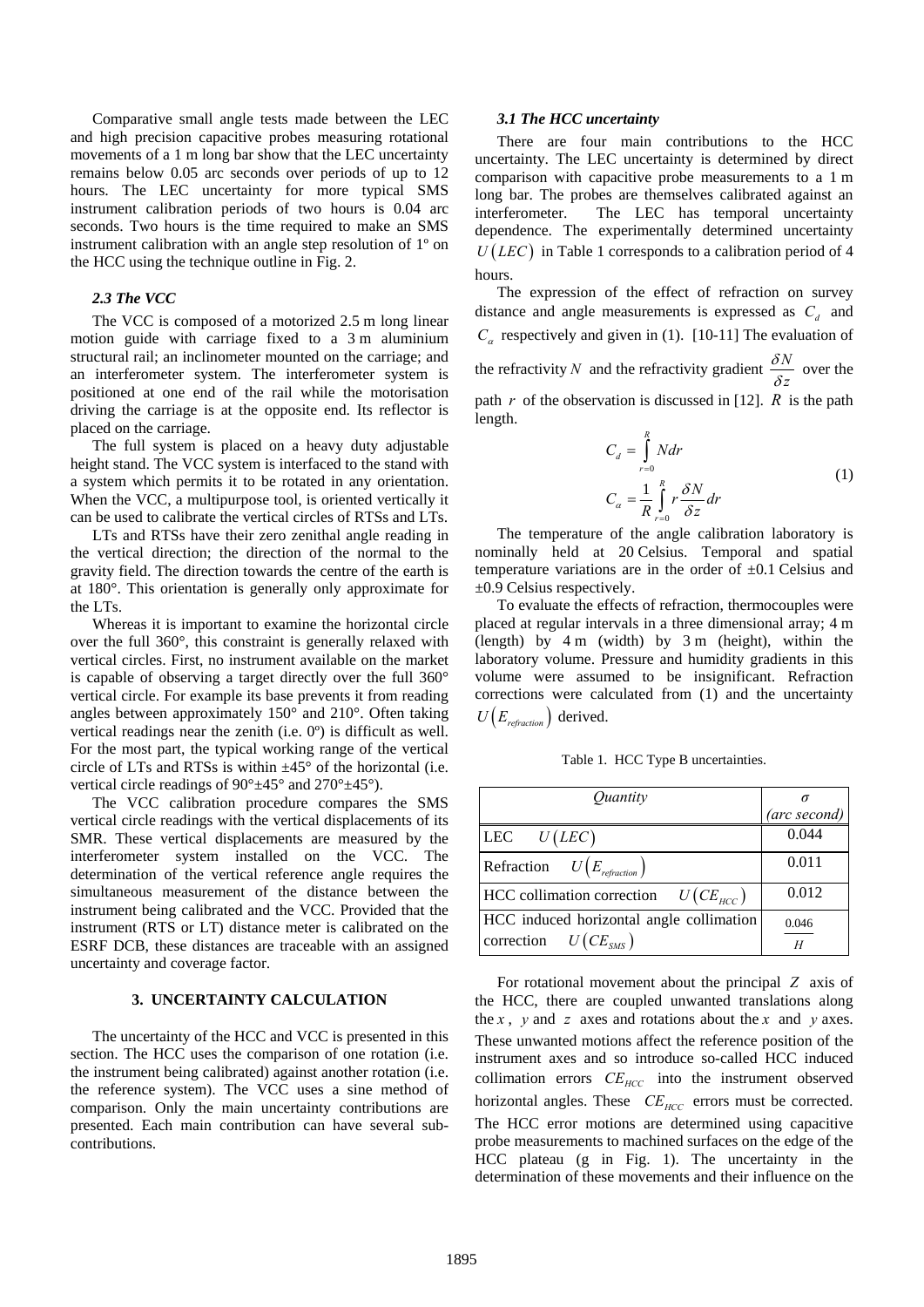instrument horizontal angle observations is given by  $U(CE_{HCC})$  in [Table 1](#page-2-0).

A related SMS instrument collimation error  $(CE_{\text{SMS}})$  is introduced into the measured horizontal angles due to a combination of the offset of the instrument's principal axis with respect to the HCC *Z* rotation axis (i.e. the instrument eccentricity), and the variation of tilt along the axis orthogonal to the observed direction. These tilt movements are once again due to the unwanted motion of the HCC plateau as it rotates about its *Z* axis. The magnitude of this error and its uncertainty  $U(CE_{SMS})$  depends upon the height of the instrument *H* above the HCC plateau.

The Type B uncertainties in [Table 1](#page-2-0) must be combined with the random measurement uncertainty of the process. The calibration of the instrument presented in [Fig. 4](#page-4-0) indicates a Type A uncertainty of 0.47 arc seconds. The expanded uncertainty following the GUM [13] is given by:

$$
u_c = \sqrt{\sum (\text{Type B})^2 + \sum (\text{Type A})^2}
$$
  
=  $\sqrt{0.04^2 + 0.01^2 + 0.01^2 + \left(\frac{0.05}{0.41}\right)^2 + 0.47^2}$   
= 0.49 arc seconds  
U= ± 2u<sub>c</sub>  
= ±0.98 arc seconds

#### *3.2 The VCC uncertainty*

<span id="page-3-0"></span>The principle of the calibration is illustrated in [Fig. 3.](#page-3-0) The VCC functional model is given by equation (2). In the model, va' is the measurand. The instrument being calibrated also measures distances  $d_0$  and  $d_1$  and the difference Δ*ha* between two horizontal angles measured to the SMR in position 0 and position 1 ( [Fig. 3](#page-3-0)) at the same time as the vertical angle is measured. The difference between the horizontal angles Δ*ha* represents the inclination of the VCC and instrument with respect to one another in the *xz* plane. It is always very much less than 1 degree.  $D<sub>I</sub>$  is the measured interferometer distance between the carriage in SMR position 0 and SMR position 1.

<span id="page-3-1"></span>
$$
va' = \sin^{-1}\left(\frac{z_0 - \Delta z}{d}\right)
$$
  
where  

$$
(x_0, y_0, z_0) = d(0, \cos(va_0), \sin(va_0))
$$

$$
\Delta x = d \cos(va) \sin(\Delta ha)
$$

$$
\Delta y = y_0 - d \cos(va) \cos(\Delta ha)
$$

$$
\Delta z = \sqrt{D_t^2 - (\Delta x^2 + \Delta y^2)}
$$
 (2)

One remarks that the measurand appears on both the left hand  $(va')$  and right hand  $(va)$  sides of the functional model given by equation (2). This is unusual but can be justified. Its influence is very small. Even with an uncertainty  $U(va)$  in the order of 1000 arc seconds, the contribution to  $U( \nu a^{\prime} )$  is only 0.1 arc seconds. Typical values for  $U(va)$  are generally less than 1 arc second.





A simple model  $va = \sin^{-1} \left| \frac{2a}{2} \right|$  $va = \sin^{-1}\left(\frac{z_0 - D_I}{d_1}\right)$  in the presence of bias error is first invoked to determine the a-priori uncertainty  $U(va)$ . The inclusion of bias error in uncertainty calculations is discussed in [14] where it is argued that increasing the measurement uncertainty to allow for the uncorrected bias still results in an acceptable uncertainty statement. The a-priori value of  $U( \nu a )$  is then used in equation (2) to establish the final uncertainty  $U(va')$ 

Table 2. VCC Type B uncertainties.

| <i>Ouantity</i>                     | σ          |
|-------------------------------------|------------|
| Interferometer distance $U(D_i)$    | $10 \mu m$ |
| RTS distances $U(d_1)$ and $U(d_2)$ | 86 µm      |
| LT distances $U(d_1)$ and $U(d_2)$  | $26 \mu m$ |
| RTS $U(\Delta ha)$                  | 0.7 arcsec |
| LT $U(\Delta ha)$                   | 2.8 arcsec |
| RTS $U(\Delta va)$                  | 2.0 arcsec |
| LT $U(\Delta va)$                   | 2.0 arcsec |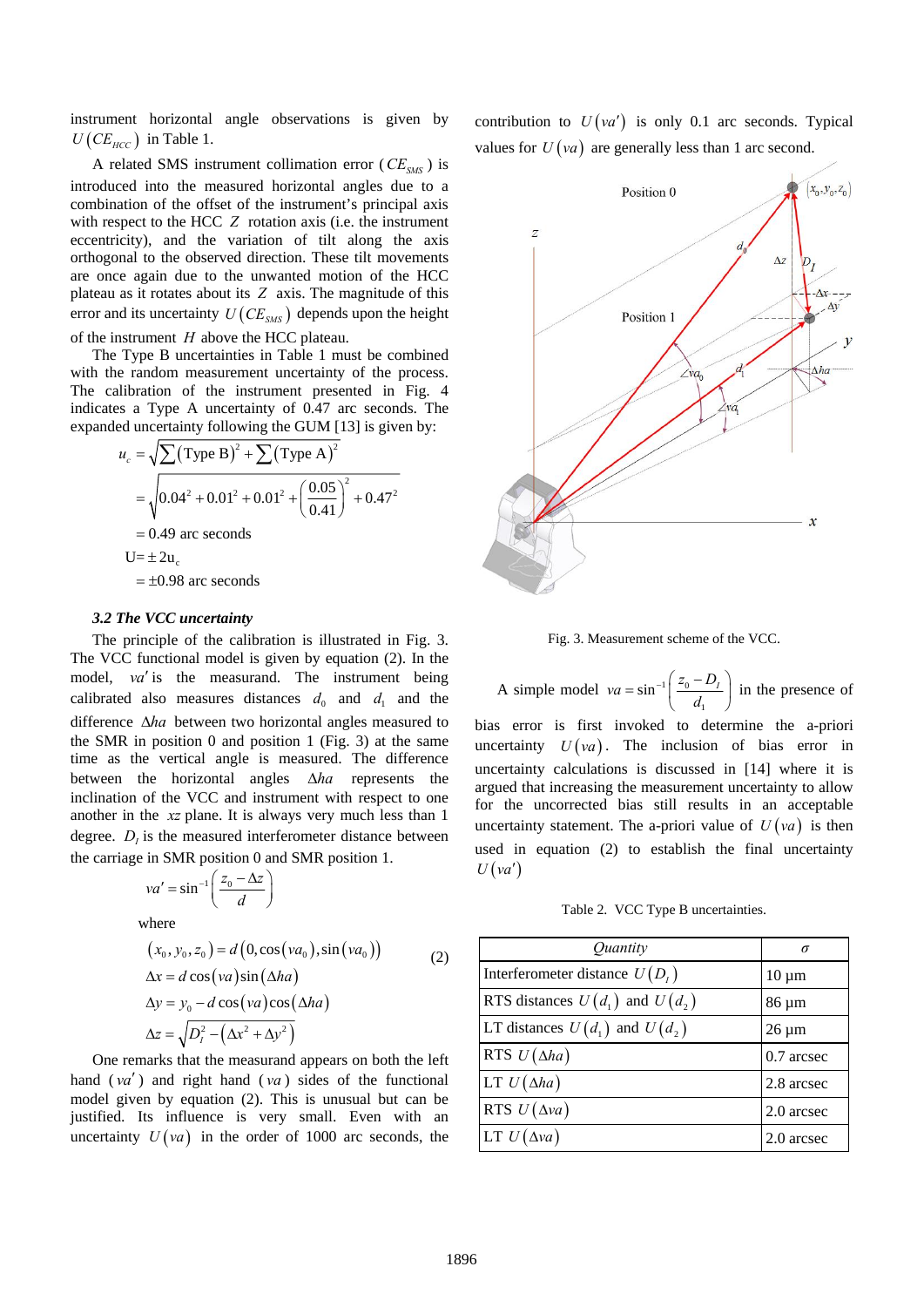The contributions to the VCC uncertainty are given in [Table 2.](#page-3-1) The distance uncertainties for  $U(d_1)$  and  $U(d_2)$ for LT and RTS instruments are derived from their calibration on the ESRF DCB. [5]

Inserting the various contributions listed in [Table 2](#page-3-1) into equation (2), along with typical values for the working distance,  $d$ , yields the Type B uncertainty of the VCC. It takes essentially the same value, 0.6 arc seconds, for both RTS and LT instruments. The expanded uncertainty following the GUM [13] for the LT instrument with a Type A uncertainty of 0.31 arc seconds ( [Fig. 5\)](#page-4-1) is given by:

$$
u\left(va\right) = \sqrt{\left(\text{Type A}\right)^2 + \left(\text{Type B}\right)^2}
$$

$$
= \sqrt{0.31^2 + 0.6^2}
$$

$$
= 0.7 \text{ arc seconds}
$$

$$
U = 1.4 \text{ arc seconds } (k = 2)
$$

# <span id="page-4-1"></span>**4. EXAMPLE ANGLE CALIBRATIONS USING THE HCC AND VCC**

[Fig. 4](#page-4-0) shows the results of 10 independent calibrations of a RTS instrument made on the HCC. [Fig. 5](#page-4-1) presents the results of 10 independent calibrations made on the VCC.



<span id="page-4-2"></span><span id="page-4-0"></span>Fig. 4. Results of 10 independent calibrations of an RTS instrument made on the HCC. The bottom curve shows the mean values of the 360 sets of 10 measurements (i.e. one set per degree) and 1 standard deviation error lines



Fig. 5. Results of 10 independent calibrations of an LT instrument made on the VCC.

# **5. EXAMPLE APPLICATION OF HORIZONTAL ANGLE CALIBRATIONS RESULTS**

The ESRF planimetric survey is based on a very regular network composed of 32 cells. The same observations are made in each cell. It is a long and narrow network typical of most particle accelerators.

The direction most sensitive to alignment errors is orthogonal to the travel of the accelerated electron beam. Because of the confines of the tunnel this direction is also the most sensitive to angle measurements. [\(Fig. 6](#page-4-2)) At present we are at the limit of the distance precision of the RTS used at the ESRF. Improvement in the survey results can only be gained through improved angle measurements. This can accomplished through calibration.



Fig. 6. At the ESRF, as with most accelerators, the directions most sensitive to alignment errors are those orthogonal to the direction of travel of the electron beam which is also the direction most sensitive to angle measurements.

It is instructive to examine what may be gained from using a model derived for the results of the calibration shown in [Fig. 4](#page-4-0). A study was made on the influence of distance and angle measurements on the ESRF survey network. [15] This study consisted of making a large number of simulations of the radial error issued from the least squares calculations of the ESRF survey network using